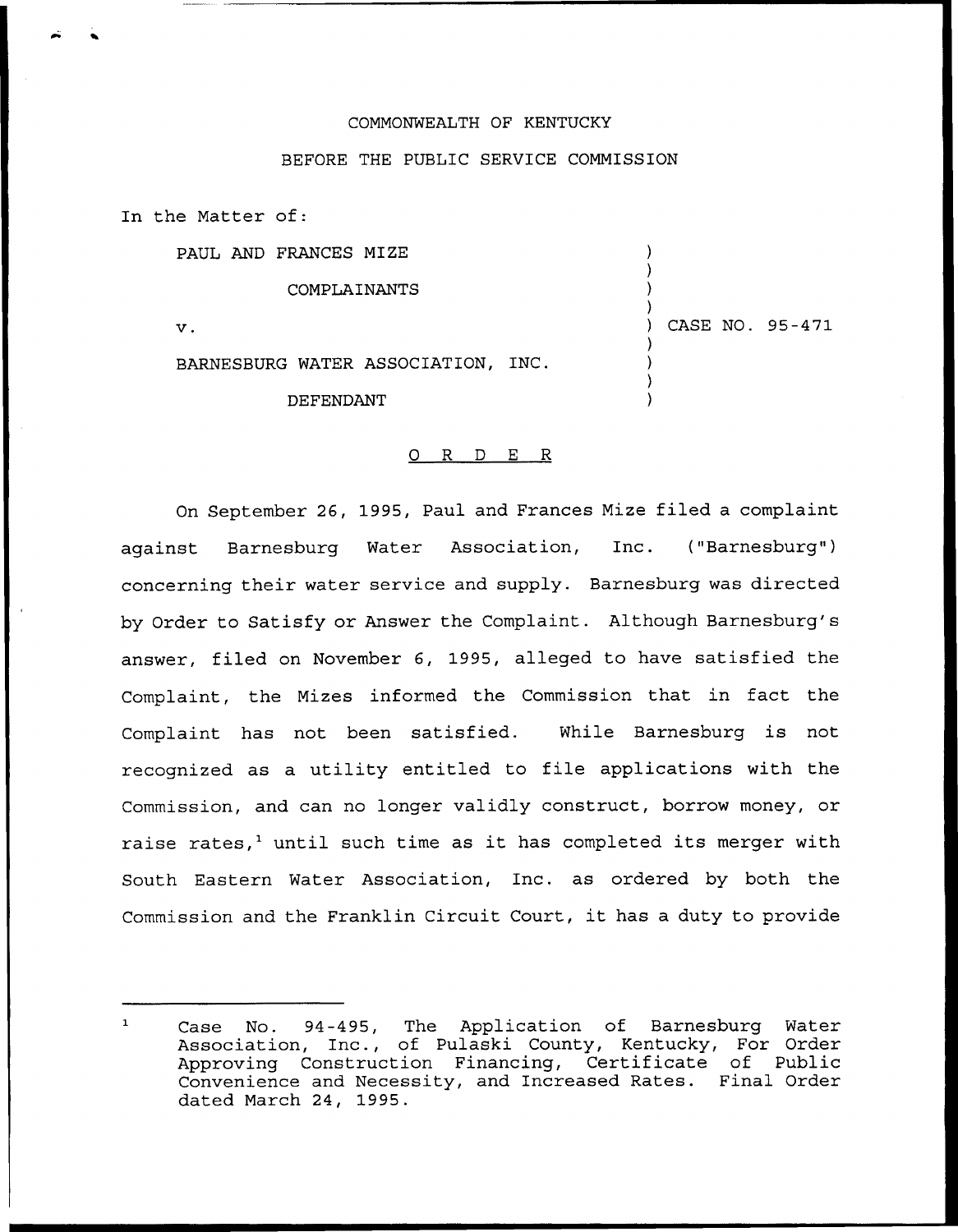continuous and adequate service to its customers.<sup>2</sup> It appears further proceedings will be necessary in this case.

IT IS THEREFORE ORDERED that:

1. Each party may, on or before February 7, 1996, serve upon any other party a request for production of documents and written interrogatories to be answered by the party served within 10 days of service.

2. Each party may, on or before February 21, 1996, serve upon the other party a supplemental request for production of documents and supplemental written interrogatories to be answered by the party served within <sup>7</sup> days of service.

3. Each party shall, on or before March 4, 1996, serve upon the other parties a written summary of the testimony of the witnesses which are expected to be called at the formal hearing, copies of all exhibits which will be used at the hearing regardless of whether they are to be introduced, and all preliminary motions and objections, except objections to exhibits. All exhibits shall be appropriately marked.

By order of the Franklin Circuit Court issued July 31, 1995,  $\overline{2}$ in Civil Action No. 92-CI-01151, Public Service Commission of Kentucky v. Barnesburg Water Association, Inc., et al., which compels compliance with the Commission's Order of February 22, 1988, in Case No. 9967, The Proposed Merger of Barnesburg Water Association, Bronston Water Association, Elihu-Rush Branch Water Association, Nelson Valley Water Association, Oak Hill Water Association, Pleasant Hill Water District, Pulaski County Water District No. 1, Pulaski County Water District No. 2, and Tateville Water Association, Barnesburg must complete all legal requirements necessary to effect <sup>a</sup> merger with South Eastern by November 28, 1995.